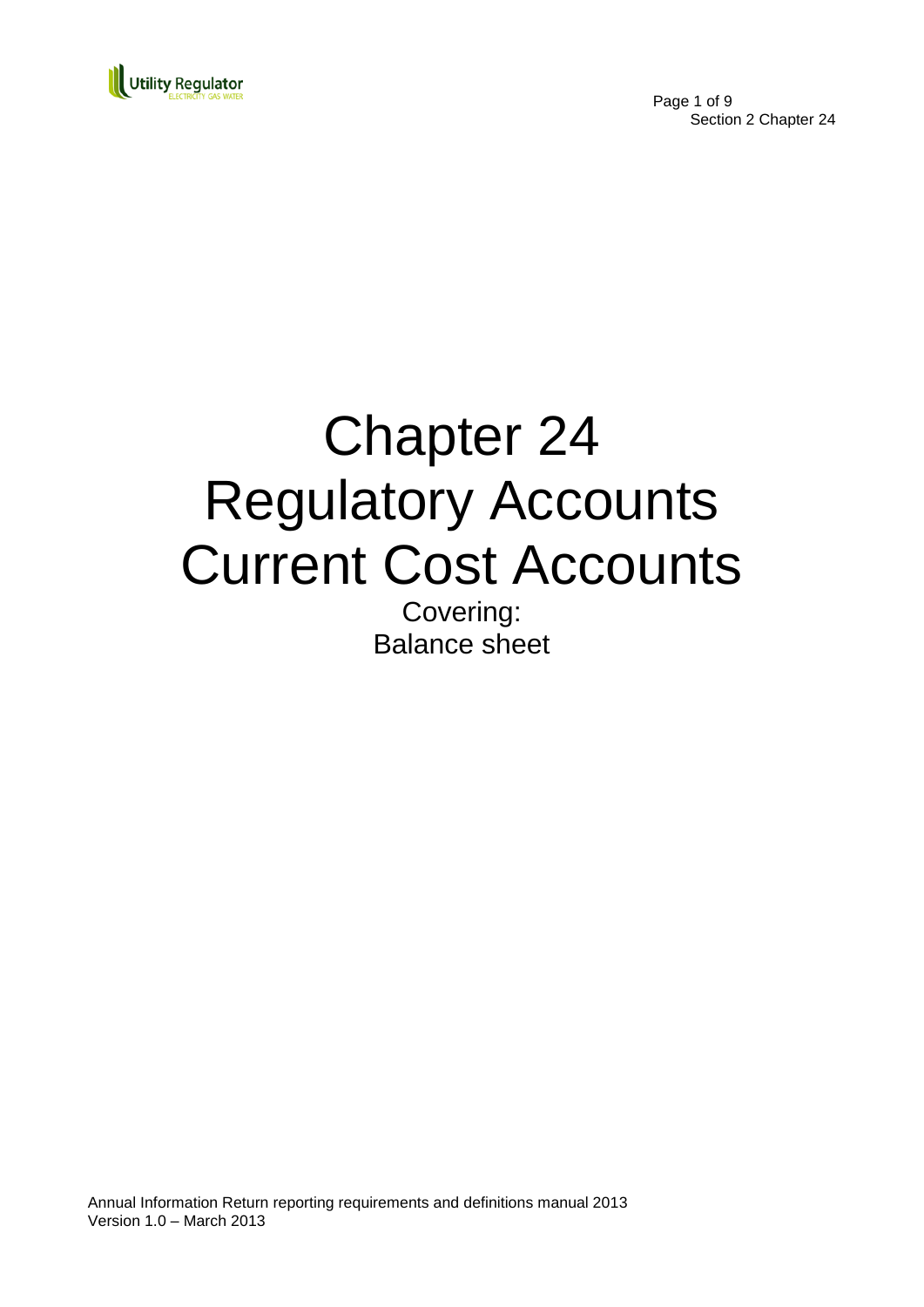

## **Chapter 24 Regulatory Accounts Current Cost Accounts Balance sheet**

#### **Guidance**

The return requirements relate to the appointed business and table 24 is no exception. It should be completed for the balance sheet of the appointed business only.

#### **Company commentary**

The movement in the profit and loss account between the current and previous year should be simply the retained profit for the year. Where this is not the case, then the details of other movements should be reported.

Amounts attributable to minority interests (if applicable) should be included within **other reserves**.

The PPP element of any line should be detailed and explained e.g. PPP element of tangible fixed assets and/or creditors.

For all items in the table significant features, movements, events and transactions over the last period should be noted. However, where movements have been explained in the commentary to other tables (e.g. tables 19, 26 or 27), then a cross-reference should be provided rather than repeated for this table.

#### **Guidance to Auditors**

See Auditors' guidance.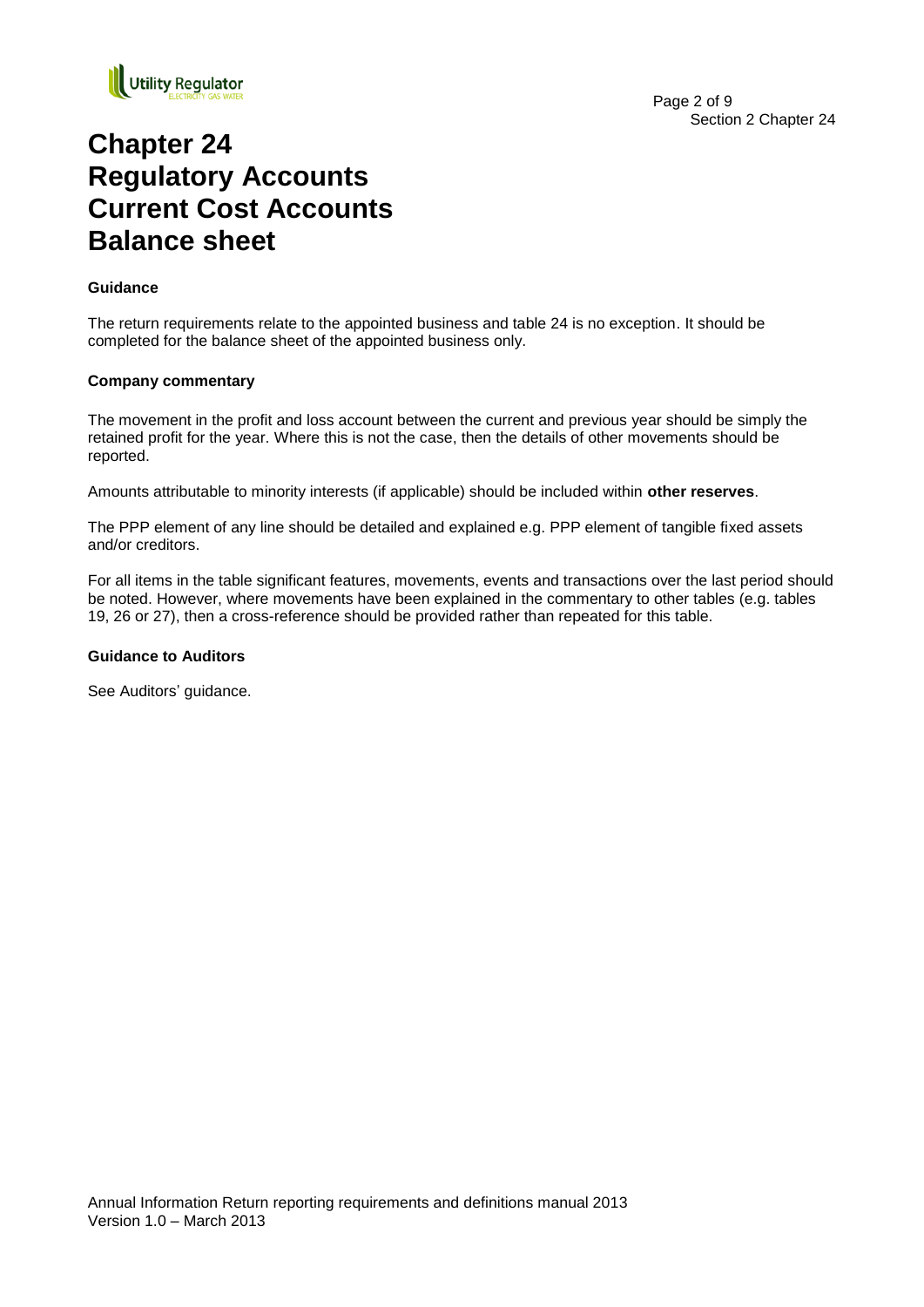

## **Table 24 line definitions**

#### **A FIXED ASSETS**

|                        | Tangible assets                                                                               | £m | 3dp |
|------------------------|-----------------------------------------------------------------------------------------------|----|-----|
| <b>Definition</b>      | The current cost net book value of tangible fixed assets before<br>third party contributions. |    |     |
| <b>Primary Purpose</b> | Informing relative performance and efficiency assessments.                                    |    |     |
| <b>Processing rule</b> | Columns 1 to 3: historic data.                                                                |    |     |
|                        | Column 4: copied - table 25 line 15 column 9.                                                 |    |     |
| <b>Responsibility</b>  | <b>Regulatory Finance Team</b>                                                                |    |     |

| າ                      | Third party contributions                                                                                                                                                                                 | £m | 3d <sub>p</sub> |
|------------------------|-----------------------------------------------------------------------------------------------------------------------------------------------------------------------------------------------------------|----|-----------------|
| <b>Definition</b>      | Grants and third party contributions received in respect of<br>infrastructure assets and the balance of deferred income relating<br>to grants and third party contribution for non-infrastructure assets. |    |                 |
| <b>Primary Purpose</b> | Informing relative performance and efficiency assessments.                                                                                                                                                |    |                 |
| <b>Processing rule</b> | Columns 1 to 3: historic data<br>Column 4: Input field (negative number)                                                                                                                                  |    |                 |
| <b>Responsibility</b>  | <b>Regulatory Finance Team</b>                                                                                                                                                                            |    |                 |

#### **B OTHER OPERATING ASSETS AND LIABILITIES**

|                        | Working capital                                                     | £m | 3dp |
|------------------------|---------------------------------------------------------------------|----|-----|
| <b>Definition</b>      | The total of all the assets and liabilities included in the working |    |     |
|                        | capital analysis in table 26.                                       |    |     |
| <b>Primary Purpose</b> | Informing relative performance and efficiency assessments.          |    |     |
| <b>Processing rule</b> | Copied: table 26, line 13 column 4.                                 |    |     |
| <b>Responsibility</b>  | <b>Regulatory Finance Team</b>                                      |    |     |

| 4                      | Cash                                                                                                                                               | £m | 3dp |
|------------------------|----------------------------------------------------------------------------------------------------------------------------------------------------|----|-----|
| <b>Definition</b>      | Cash in hand and at bank. Overdraft balances should not be<br>netted off the figure; they should be included separately in table 19<br>line $11$ . |    |     |
| <b>Primary Purpose</b> | Informing relative performance and efficiency assessments.                                                                                         |    |     |
| <b>Processing rule</b> | Copied: table 19 line 7                                                                                                                            |    |     |
| <b>Responsibility</b>  | <b>Regulatory Finance Team</b>                                                                                                                     |    |     |

|                        | Short term deposits                                        | £m | 3dp |
|------------------------|------------------------------------------------------------|----|-----|
| <b>Definition</b>      | Short term deposits, including those made with associated  |    |     |
|                        | companies.                                                 |    |     |
| <b>Primary Purpose</b> | Informing relative performance and efficiency assessments. |    |     |
| <b>Processing rule</b> | Copied: table 19 line 8                                    |    |     |
| <b>Responsibility</b>  | <b>Regulatory Finance Team</b>                             |    |     |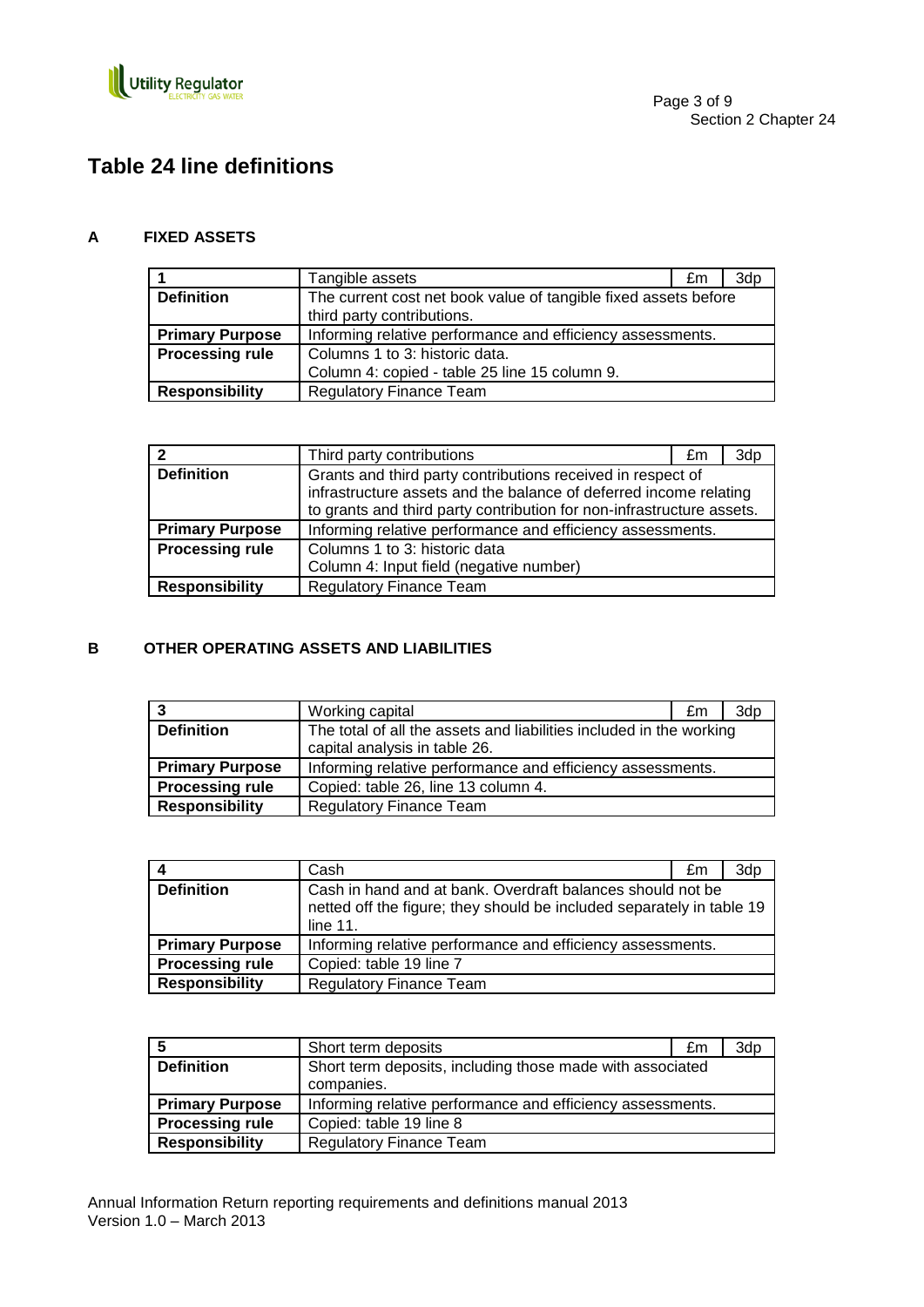

Page 4 of 9 Section 2 Chapter 24

| l 6                    | Overdrafts                                                 | £m | 3dp |
|------------------------|------------------------------------------------------------|----|-----|
| <b>Definition</b>      | Overdrafts                                                 |    |     |
| <b>Primary Purpose</b> | Informing relative performance and efficiency assessments. |    |     |
| <b>Processing rule</b> | Copied: table 19 line 11                                   |    |     |
| <b>Responsibility</b>  | <b>Regulatory Finance Team</b>                             |    |     |

|                        | Infrastructure renewals prepayment/(accruals)                    | £m | 3dp |
|------------------------|------------------------------------------------------------------|----|-----|
| <b>Definition</b>      | The cumulative difference between the infrastructure renewals    |    |     |
|                        | charges and expenditure.                                         |    |     |
| <b>Primary Purpose</b> | Informing relative performance and efficiency assessments.       |    |     |
| <b>Processing rule</b> | Copied: either table 19 line 9 or table 19 line 12, dependent on |    |     |
|                        | whether a prepayment or accrual.                                 |    |     |
| <b>Responsibility</b>  | <b>Regulatory Finance Team</b>                                   |    |     |

| 8                      | Net operating assets                                                                                                                                          | £m | 3dp |
|------------------------|---------------------------------------------------------------------------------------------------------------------------------------------------------------|----|-----|
| <b>Definition</b>      | Current cost tangible fixed assets net of working capital, cash,<br>short term deposits, overdrafts and the infrastructure renewals<br>prepayment or accrual. |    |     |
| <b>Primary Purpose</b> | Informing relative performance and efficiency assessments.                                                                                                    |    |     |
| <b>Processing rule</b> | Calculated: the sum of lines 3, 4, 5, 6 and 7.                                                                                                                |    |     |
| <b>Responsibility</b>  | <b>Regulatory Finance Team</b>                                                                                                                                |    |     |

#### **C NON-OPERATING ASSETS AND LIABILITIES**

| 9                      | <b>Borrowings</b>                                                                                                                                                                                                                                                                                                                                                                                                                                                                                                                           | £m | 3dn |
|------------------------|---------------------------------------------------------------------------------------------------------------------------------------------------------------------------------------------------------------------------------------------------------------------------------------------------------------------------------------------------------------------------------------------------------------------------------------------------------------------------------------------------------------------------------------------|----|-----|
| <b>Definition</b>      | Borrowings falling due within one year comprises obligations<br>under finance leases due within the year, loans due to other group<br>companies repayable within one year, redeemable debentures<br>repayable within one year, bonds redeemable within one year,<br>commercial paper due within one year, bills of exchange maturing<br>within one year and any other form of borrowing repayable in less<br>than one year. Accrued interest, mains deposits and the fair value<br>of interest rate swap agreements should not be included. |    |     |
| <b>Primary Purpose</b> | Informing relative performance and efficiency assessments.                                                                                                                                                                                                                                                                                                                                                                                                                                                                                  |    |     |
| <b>Processing rule</b> | Copied: table 19 line 14.                                                                                                                                                                                                                                                                                                                                                                                                                                                                                                                   |    |     |
| <b>Responsibility</b>  | <b>Regulatory Finance Team</b>                                                                                                                                                                                                                                                                                                                                                                                                                                                                                                              |    |     |

| 10                     | Non-trade debtors                                                    | £m | 3dp |
|------------------------|----------------------------------------------------------------------|----|-----|
| <b>Definition</b>      | Debtors, other than those included in working capital and also       |    |     |
|                        | excluding the infrastructure renewals prepayment.                    |    |     |
| <b>Primary Purpose</b> | Informing relative performance and efficiency assessments.           |    |     |
| <b>Processing rule</b> | Calculated: table 19 line 6 minus the sum of table 26 lines 2, 3, 4, |    |     |
|                        | 5, 6, 7 and 8.                                                       |    |     |
| <b>Responsibility</b>  | <b>Regulatory Finance Team</b>                                       |    |     |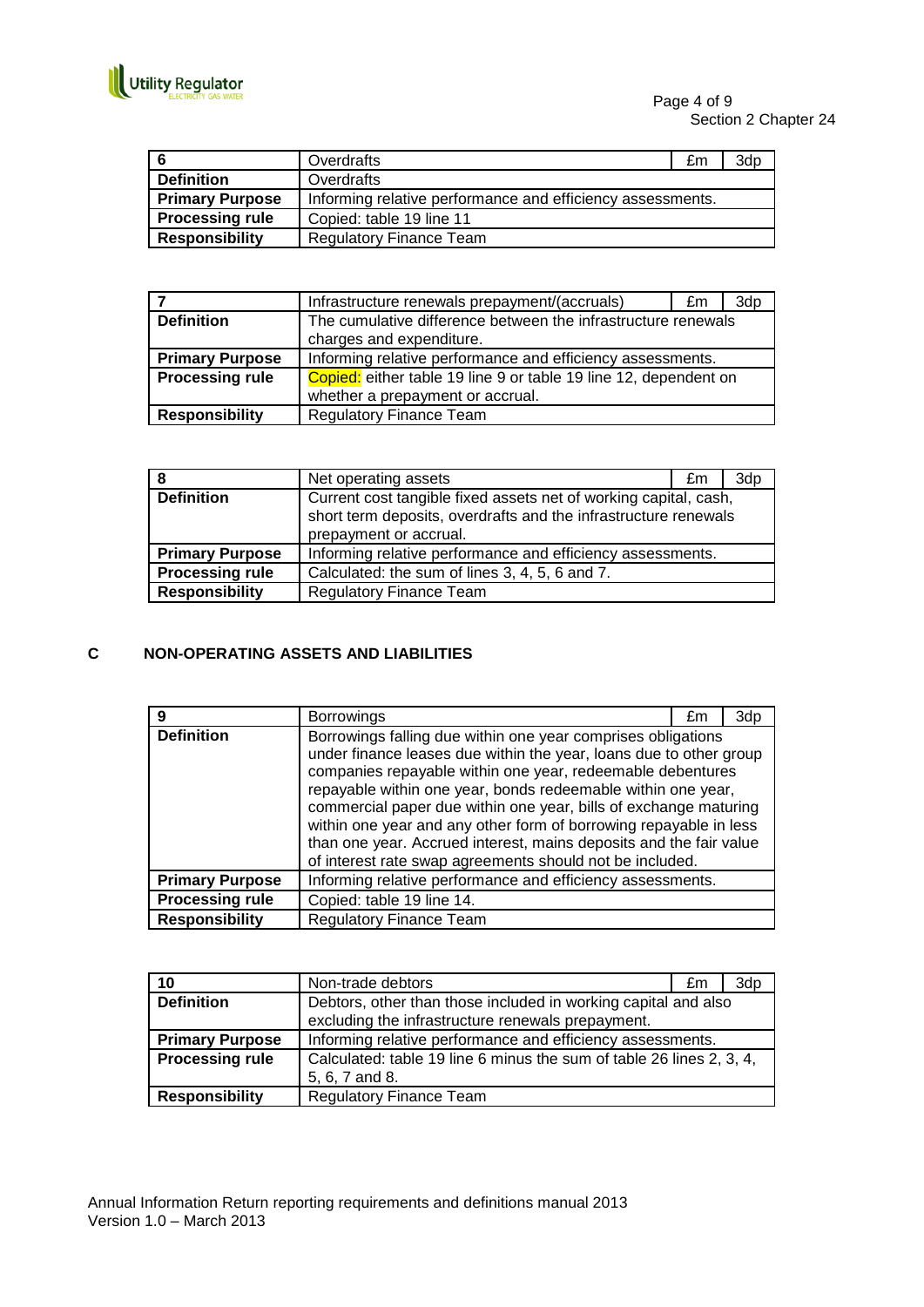

| 11                     | Non-trade creditors due within one year                                                                                                                                       | £m | 3dp |
|------------------------|-------------------------------------------------------------------------------------------------------------------------------------------------------------------------------|----|-----|
| <b>Definition</b>      | Creditor balances due to be paid in less than one year, excluding<br>amounts included as working capital and also excluding dividends<br>payable and corporation tax payable. |    |     |
| <b>Primary Purpose</b> | Informing relative performance and efficiency assessments.                                                                                                                    |    |     |
| <b>Processing rule</b> | Calculated: table 19 line 13 minus the sum of table 26 lines 9, 10,<br>11 and 12.                                                                                             |    |     |
| <b>Responsibility</b>  | <b>Regulatory Finance Team</b>                                                                                                                                                |    |     |

| 12                     | Investment - loan to group company                         | £m | 3d <sub>p</sub> |
|------------------------|------------------------------------------------------------|----|-----------------|
| <b>Definition</b>      | Loans made to other group companies repayable in more than |    |                 |
|                        | one year                                                   |    |                 |
| <b>Primary Purpose</b> | Informing relative performance and efficiency assessments. |    |                 |
| <b>Processing rule</b> | Copied: table 19 line 2.                                   |    |                 |
| <b>Responsibility</b>  | <b>Regulatory Finance Team</b>                             |    |                 |

| 13                     | Investment - Other                                             | £m | 3dp |
|------------------------|----------------------------------------------------------------|----|-----|
| <b>Definition</b>      | All investments as defined by UKGAAP, excluding those in table |    |     |
|                        | 19 line 2.                                                     |    |     |
| <b>Primary Purpose</b> | Informing relative performance and efficiency assessments.     |    |     |
| <b>Processing rule</b> | Copied: table 19 line 3.                                       |    |     |
| <b>Responsibility</b>  | <b>Regulatory Finance Team</b>                                 |    |     |

| 14                     | Corporation tax payable                                    | £m | 3d <sub>p</sub> |
|------------------------|------------------------------------------------------------|----|-----------------|
| <b>Definition</b>      | Any balances of Corporation tax due to HMRC.               |    |                 |
| <b>Primary Purpose</b> | Informing relative performance and efficiency assessments. |    |                 |
| <b>Processing rule</b> | Copied: table 19 line 15.                                  |    |                 |
| <b>Responsibility</b>  | <b>Regulatory Finance Team</b>                             |    |                 |

| 15                     | Ordinary share dividends payable                              | £m. | 3d <sub>p</sub> |
|------------------------|---------------------------------------------------------------|-----|-----------------|
| <b>Definition</b>      | Any unpaid dividends which have been recognised in accordance |     |                 |
|                        | with FRS21                                                    |     |                 |
| <b>Primary Purpose</b> | Informing relative performance and efficiency assessments.    |     |                 |
| <b>Processing rule</b> | Copied: table 19 line 16.                                     |     |                 |
| <b>Responsibility</b>  | <b>Regulatory Finance Team</b>                                |     |                 |

| 16                     | Preference share dividends payable                         | £m | 3dp |
|------------------------|------------------------------------------------------------|----|-----|
| <b>Definition</b>      | Any unpaid preference share dividends                      |    |     |
| <b>Primary Purpose</b> | Informing relative performance and efficiency assessments. |    |     |
| <b>Processing rule</b> | Copied: table 19 line 17.                                  |    |     |
| <b>Responsibility</b>  | <b>Regulatory Finance Team</b>                             |    |     |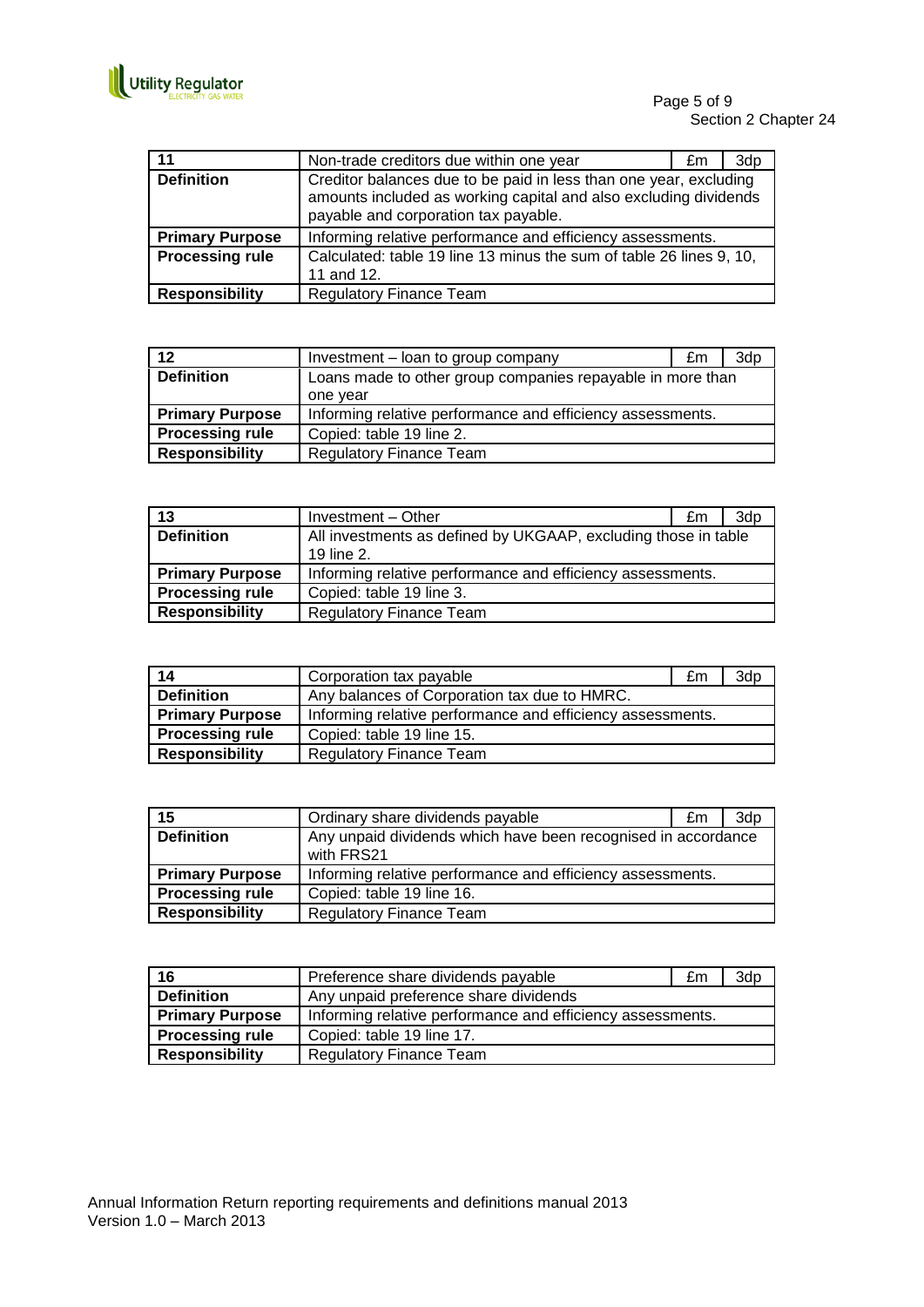

#### **D CREDITORS: AMOUNTS FALLING DUE AFTER MORE THAN ONE YEAR**

|                        | <b>Borrowings</b>                                                                                                                                                                                                                                                                                                                                                                                                                                                                                                            | £m | 3dp |  |
|------------------------|------------------------------------------------------------------------------------------------------------------------------------------------------------------------------------------------------------------------------------------------------------------------------------------------------------------------------------------------------------------------------------------------------------------------------------------------------------------------------------------------------------------------------|----|-----|--|
| <b>Definition</b>      | Borrowings falling due after one year comprises obligations under<br>finance leases due after one year, loans due to other group<br>companies repayable after one year, redeemable debentures<br>repayable after one year, bonds redeemable after one year,<br>commercial paper due after one year, bills of exchange maturing<br>after one year and any other form of borrowing repayable after<br>one year. Accrued interest, mains deposits and the fair value of<br>interest rate swap agreements should not be included |    |     |  |
| <b>Primary Purpose</b> | Informing relative performance and efficiency assessments.                                                                                                                                                                                                                                                                                                                                                                                                                                                                   |    |     |  |
| <b>Processing rule</b> | Copied: table 19 line 20.                                                                                                                                                                                                                                                                                                                                                                                                                                                                                                    |    |     |  |
| <b>Responsibility</b>  | <b>Regulatory Finance Team</b>                                                                                                                                                                                                                                                                                                                                                                                                                                                                                               |    |     |  |

| 18                     | Other creditors                                            | £m | 3dp |
|------------------------|------------------------------------------------------------|----|-----|
| <b>Definition</b>      | Creditors due after one year (other than items defined as  |    |     |
|                        | borrowings)                                                |    |     |
| <b>Primary Purpose</b> | Informing relative performance and efficiency assessments. |    |     |
| <b>Processing rule</b> | Copied: table 19 line 21.                                  |    |     |
| <b>Responsibility</b>  | <b>Regulatory Finance Team</b>                             |    |     |

#### **E PROVISION FOR LIABILITIES AND CHARGES**

| 19                     | Deferred tax provision                                     | £m | 3dp |
|------------------------|------------------------------------------------------------|----|-----|
| <b>Definition</b>      | The deferred tax position as defined under UKGAAP.         |    |     |
| <b>Primary Purpose</b> | Informing relative performance and efficiency assessments. |    |     |
| <b>Processing rule</b> | Copied: table 19 line 23.                                  |    |     |
| <b>Responsibility</b>  | <b>Regulatory Finance Team</b>                             |    |     |

| 20                     | Post employment asset/(liabilities).                                                                                                                                     | £m. | 3d <sub>p</sub> |
|------------------------|--------------------------------------------------------------------------------------------------------------------------------------------------------------------------|-----|-----------------|
| <b>Definition</b>      | The excess/shortfall of the value of the pension scheme assets<br>over/below the present value of the scheme liabilities (as defined<br>in FRS17,'Retirement Benefits'). |     |                 |
| <b>Primary Purpose</b> | Informing relative performance and efficiency assessments.                                                                                                               |     |                 |
| <b>Processing rule</b> | Copied: table 19 line 25.                                                                                                                                                |     |                 |
| <b>Responsibility</b>  | <b>Regulatory Finance Team</b>                                                                                                                                           |     |                 |

| 21                     | Other provisions                                                    | £m | 3dp |
|------------------------|---------------------------------------------------------------------|----|-----|
| <b>Definition</b>      | All provisions including restructuring or reorganisation provisions |    |     |
|                        | but excluding the deferred tax provision.                           |    |     |
| <b>Primary Purpose</b> | Informing relative performance and efficiency assessments.          |    |     |
| <b>Processing rule</b> | Copied: table 19 line 26                                            |    |     |
| <b>Responsibility</b>  | <b>Regulatory Finance Team</b>                                      |    |     |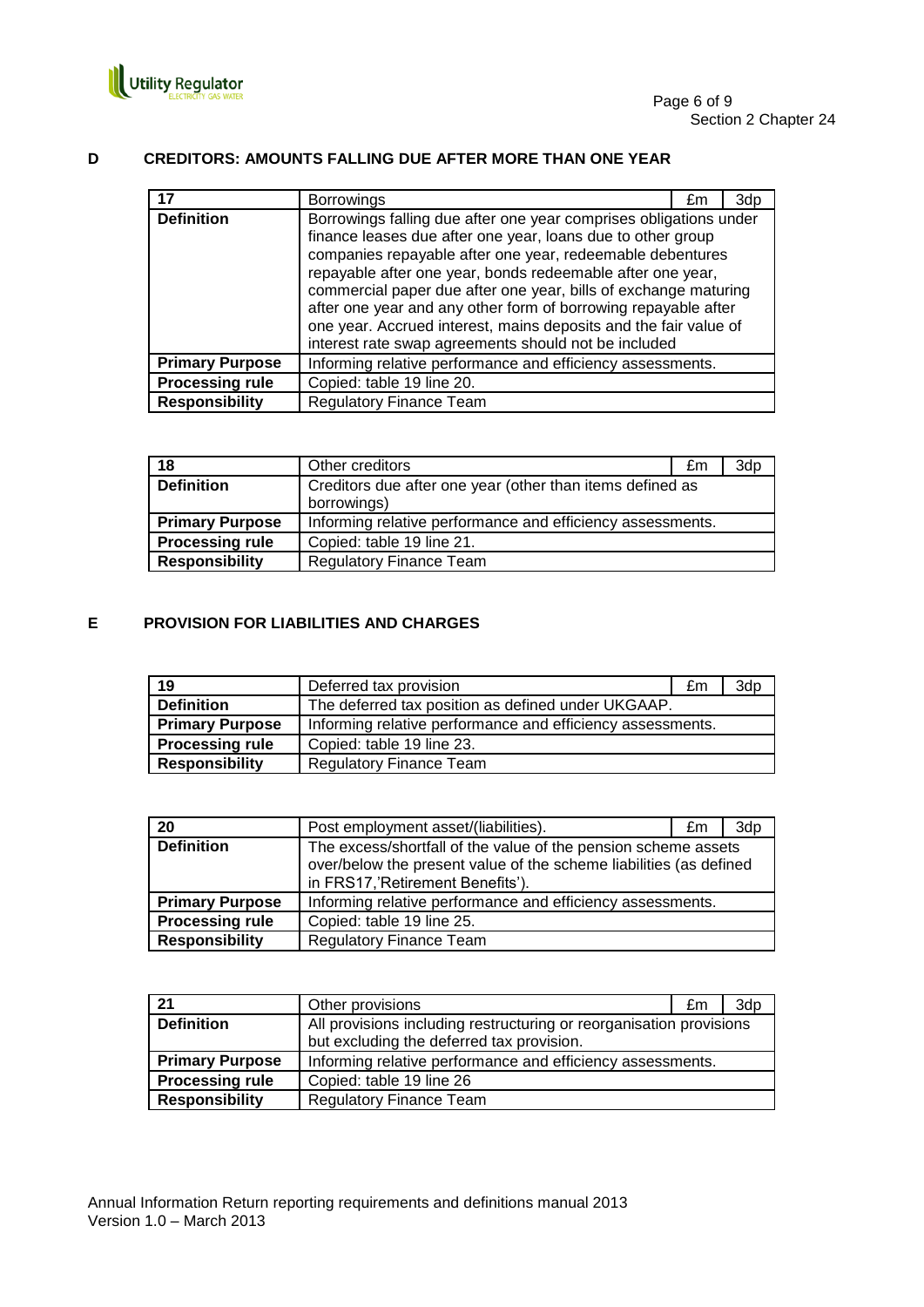

#### **F PREFERENCE SHARE CAPITAL**

| -22                    | Preference share capital                                   | £m | 3dp |
|------------------------|------------------------------------------------------------|----|-----|
| <b>Definition</b>      | Preference share capital                                   |    |     |
| <b>Primary Purpose</b> | Informing relative performance and efficiency assessments. |    |     |
| <b>Processing rule</b> | Copied: table 19 line 27.                                  |    |     |
| <b>Responsibility</b>  | <b>Regulatory Finance Team</b>                             |    |     |

| 23                     | Net assets employed                                                                                | £m | 3d <sub>p</sub> |
|------------------------|----------------------------------------------------------------------------------------------------|----|-----------------|
| <b>Definition</b>      | The current cost value of the net assets employed in the business.                                 |    |                 |
| <b>Primary Purpose</b> | Informing relative performance and efficiency assessments.                                         |    |                 |
| <b>Processing rule</b> | Calculated: the sum of lines 1, 2, 8, 9, 10, 11, 12, 13, 14, 15, 16,<br>17, 18, 19, 20, 21 and 22. |    |                 |
| <b>Responsibility</b>  | <b>Regulatory Finance Team</b>                                                                     |    |                 |

#### **G CAPITAL AND RESERVES**

| 24                     | Called up share capital                                             | £m | 3d <sub>p</sub> |
|------------------------|---------------------------------------------------------------------|----|-----------------|
| <b>Definition</b>      | Nominal value of shares of NI Water that are issued and fully paid. |    |                 |
| <b>Primary Purpose</b> | Informing relative performance and efficiency assessments.          |    |                 |
| <b>Processing rule</b> | Copied: table 19 line 29                                            |    |                 |
| <b>Responsibility</b>  | <b>Regulatory Finance Team</b>                                      |    |                 |

| 25                     | Share premium                                                                                                                                                                       | £m | 3d <sub>p</sub> |
|------------------------|-------------------------------------------------------------------------------------------------------------------------------------------------------------------------------------|----|-----------------|
| <b>Definition</b>      | Excess of proceeds from share issue over the nominal value of<br>shares issued less amounts written off for approved purposes<br>under the Companies (Northern Ireland) Order 1990. |    |                 |
| <b>Primary Purpose</b> | Informing relative performance and efficiency assessments.                                                                                                                          |    |                 |
| <b>Processing rule</b> | Copied: table 19 line 30.                                                                                                                                                           |    |                 |
| <b>Responsibility</b>  | <b>Regulatory Finance Team</b>                                                                                                                                                      |    |                 |

| 26                     | Profit and loss account                                                                                                                              | £m | 3dp |
|------------------------|------------------------------------------------------------------------------------------------------------------------------------------------------|----|-----|
| <b>Definition</b>      | Cumulative balance of profits retained under current cost                                                                                            |    |     |
|                        | accounting                                                                                                                                           |    |     |
| <b>Primary Purpose</b> | Informing relative performance and efficiency assessments.                                                                                           |    |     |
| <b>Processing rule</b> | Input: this should be equal to the sum of line 26 column 3, table 20<br>line 16 column 4, table 18c line 2 column 4 and table 18c line 3<br>column 4 |    |     |
| <b>Responsibility</b>  | <b>Regulatory Finance Team</b>                                                                                                                       |    |     |

| .27                    | Current cost reserve at 31 March                                | £m | 3dp |
|------------------------|-----------------------------------------------------------------|----|-----|
| <b>Definition</b>      | The balance on the current cost reserve at the end of the year. |    |     |
| <b>Primary Purpose</b> | Informing relative performance and efficiency assessments.      |    |     |
| <b>Processing rule</b> | Copied: table 27 line 7 column 4                                |    |     |
| <b>Responsibility</b>  | <b>Regulatory Finance Team</b>                                  |    |     |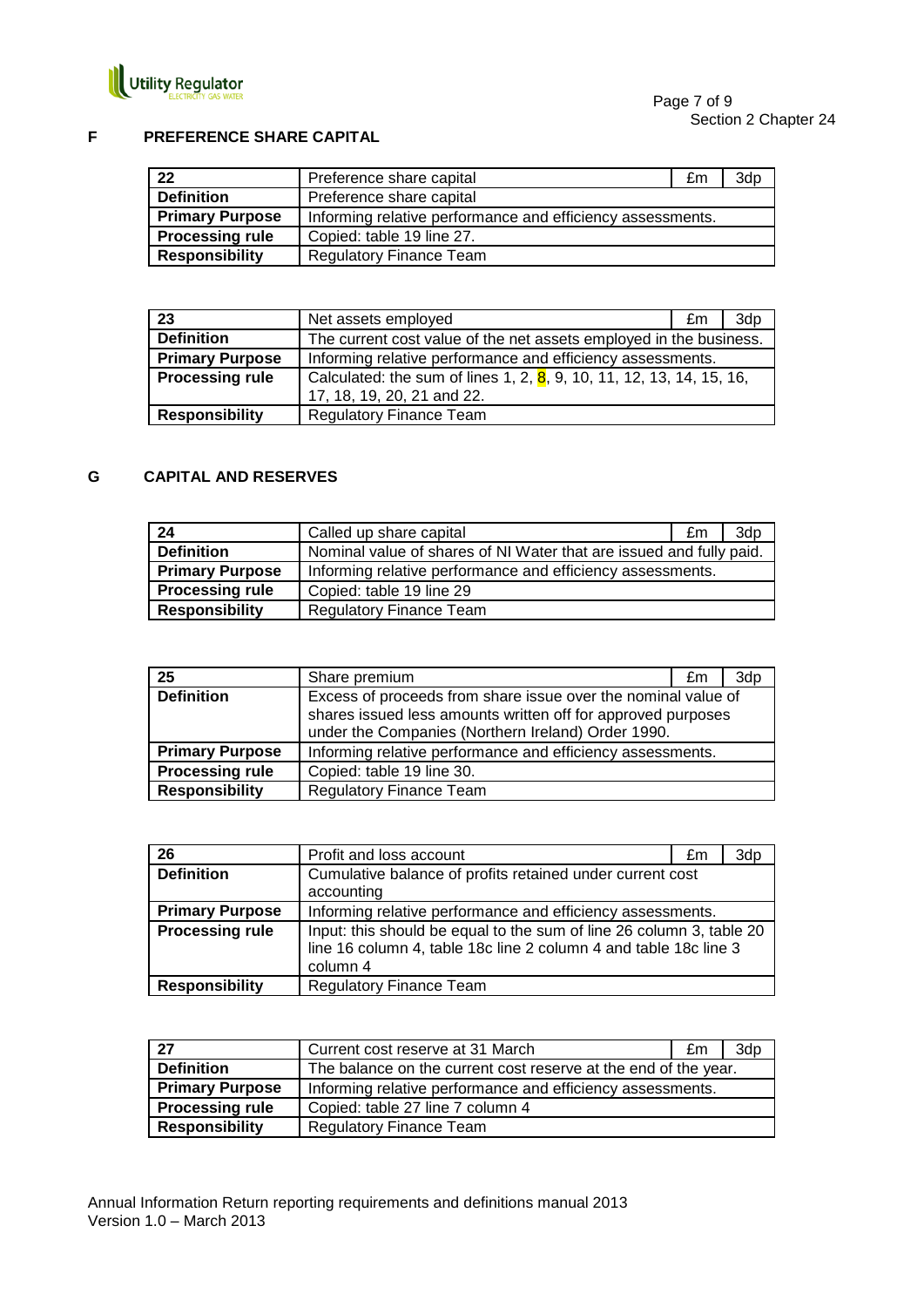

Page 8 of 9 Section 2 Chapter 24

| 28                     | Other reserves                                                                                                                                                                                                                                                                                                   | £m | 3dp |
|------------------------|------------------------------------------------------------------------------------------------------------------------------------------------------------------------------------------------------------------------------------------------------------------------------------------------------------------|----|-----|
| <b>Definition</b>      | Non - distributable reserves (other than share capital, current cost<br>reserves and share premium). It will include capital redemption<br>reserves, contingency reserves and other capital reserves.<br>Amounts attributable to minority interests (if applicable) should<br>also be included in this category. |    |     |
| <b>Primary Purpose</b> | Informing relative performance and efficiency assessments.                                                                                                                                                                                                                                                       |    |     |
| <b>Processing rule</b> | Copied: table 19 line 32 column 4                                                                                                                                                                                                                                                                                |    |     |
| <b>Responsibility</b>  | <b>Regulatory Finance Team</b>                                                                                                                                                                                                                                                                                   |    |     |

| 29                     | Total capital and reserves                                 | £m | 3dp |
|------------------------|------------------------------------------------------------|----|-----|
| <b>Definition</b>      | Total shareholders' funds on a current cost basis.         |    |     |
| <b>Primary Purpose</b> | Informing relative performance and efficiency assessments. |    |     |
| <b>Processing rule</b> | Calculated: sum of lines 24, 25, 26, 27 and 28.            |    |     |
| <b>Responsibility</b>  | <b>Regulatory Finance Team</b>                             |    |     |